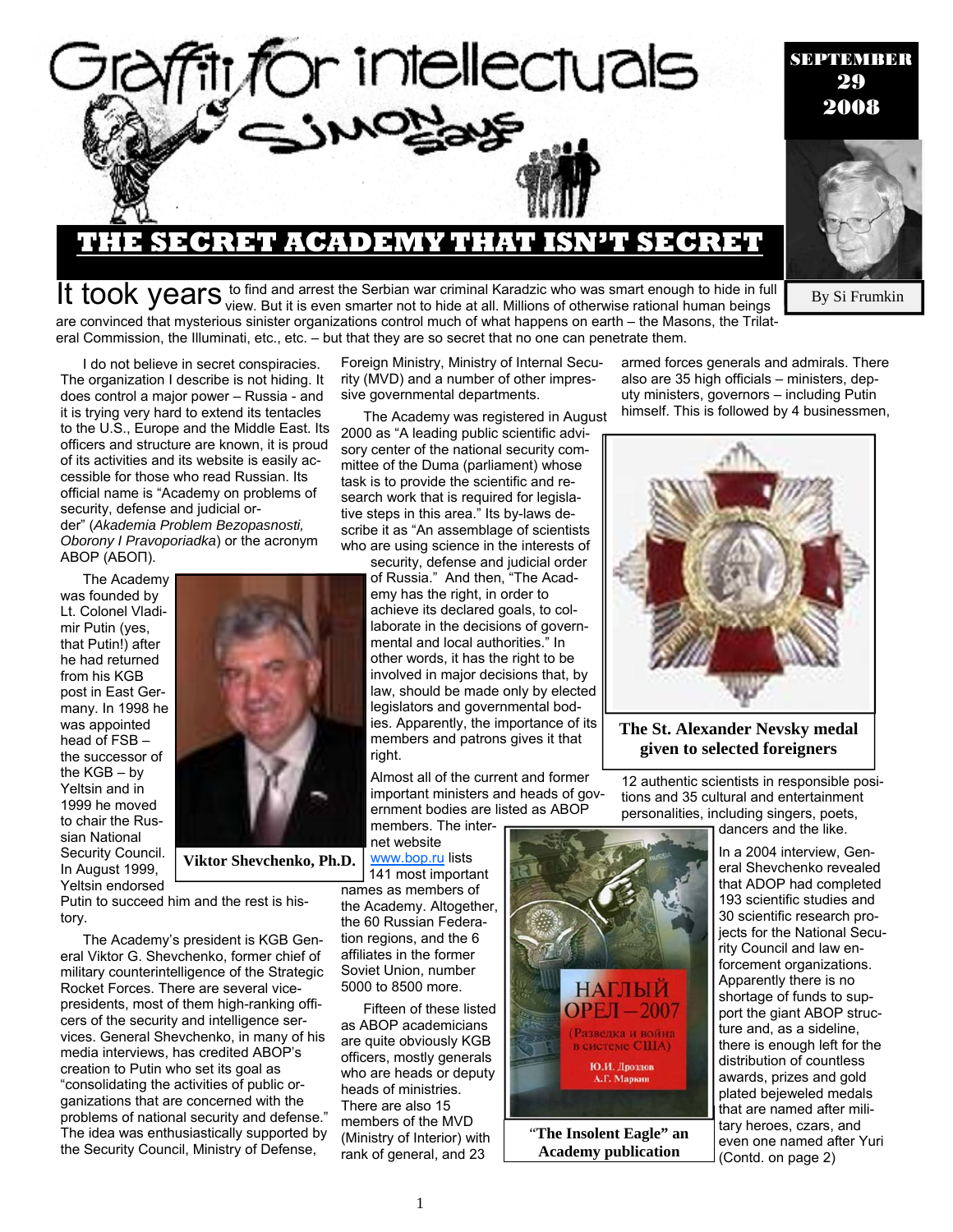### Andropov (former Soviet Secretary-General and head of the KGB).

ABOP has honored countless individuals, cities, even factories and industrial complexes. Among the recipients are important individuals like Putin, Archbishop Cyril of the city of Smolensk, the city of Magnitogorsk, Turkmenistan dictator Turkmenbashi Nizayev, the despicable politician Vladimir Zhirinovsky, North Korean dictator Kim Il Jung; the Chief Rabbi of Russia Adolf Shaevich (his medal was awarded at a ceremony at the Cathedral of Christ the Savior), German Princess Maya von Hohenzollern, Bavarian Prime Minister Bechstein, East Germany's top spy Marcus Wolf; Belarus President Lukashenko; Iranian politicians, popular Russian (Jewish) singer Kabzon who at one time enthusiastically co-signed all Soviet anti-Semitic and anti-Israel declarations and who is barred from travel to the U.S. because of his alleged close ties to Russian organized crime, and - closer to home – **members of the City Council of West Hollywood, California, who were presented the medal and citation of the Saint Count Alexander Nevsky by an immigrant from the former Soviet Union!** 

Obviously, the policy of awards and medals is just one part of ABAP's goal of penetrating and influencing important and potentially useful individuals in both Russia and abroad. ABOP is an extension of KGB – currently renamed FSB – an enormous structure that is hidden in plain view, supported by governmental funds, and staffed by "academicians" who are in control of all of the important governmental structures and whose patron is Vladimir Putin and his secret police colleagues.

Recently ABOP has branched out by creating the autonomous noncommercial organization of National Security, Defense and Judicial Order (ANBOP). It is described as a nongovernmental institute/university for the education of future lawyers, managers and specialists in national and local management. The courses last between 2 to 3 years but may be accelerated to last less than a year. Foreign intelligence sources believe that ANBOP creates a neutral civilian cover and background for undercover FSB officers. ANBOP accepts applicants from only Russia, Ukraine, Kazakhstan and Kirgizstan, after a mandatory personal interview, but welcomes **applicants who are former Russian citizens now living abroad regardless of their current citizen-**

### **TRANSLATION OF "KILL AN AMERICAN!" - POSTED ON YOUTUBE IN RUSSIAN.**

KILL AN AMERICAN! By Aleksandr Kharchikov. It is sung as an imitation of the style and voice of the very popular singer and bard, Vladimir Vysotsky, who died in 1980. It was posted on youtube.com and is accompanied by vicious anti-American cartoons, pictures of U.S. politicians and shots of mutilated corpses and Russian tanks, missiles and war planes.

*"Americans bombed Korea, they grabbed Granada. They burned Vietnam with napalm. Americans are degenerates!* 

*Americans bombed Baghdad without regard or pity for the young or the old.* 

*Americans bombed Belgrade and their plan is to hit Russia.* 

*"America is the enemy of Russia, America is the enemy of Granada, America is the enemy of Korea, Kill an American, kill!* 

*"America is an assembly of bandits, sadists, criminals and robbers.* 

*A gathering of worldwide parasites, a nest of torturers and soul destroyers.* 

*America – is outside the law of God and of humanity, She is a jailer of the world's regions, but she will feel the fury of revenge.* 

*"America is the enemy of Yugoslavia, America is the enemy of Vietnam, America is the enemy of Iraq, Kill an American, kill!* 

*"Russia has given her sons the nuclear sword, So that they would be strong and deal with America, But now, at the very end there is only one solution, America must be destroyed and her death is the world's salvation!* 

*"America is the enemy of the East, America is the enemy of Europe, America is the enemy of freedom, Kill and American, kill!* 

*"We have the strength to rise from our knees, our main goal is to dare,* 

*To crush into dust the disgusting seed of American fascists!* 

*Be merciless with the enemy: the deadly revenge will repay all* 

*The bombs that fell on Belgrade and they will relive their own Vietnam!* 

*"Kill, kill an American! (repeated 6 times)* 

*"KILL AN AMERICAN, KILL! " (Shown on screen in large letters)* 

### **ship,** and **foreigners of any nationality who are living in Russia at present**.

In 2001 ANBOP and the Psychological Service of the Armed Forces of the Russian Federation (RF) jointly created the Moscow Psychological University (MPU) to explore and teach extreme psychology and psychotherapy.

MPU's brochure admits that it is an unusual educational institution. It promises that the student can, "… within just 8 months become a specialist in an important field that will allow you to gain an appropriate position within the psychological community…. The program offers master classes given by high level specialists…MPU was selected by the Russian Defense Ministry as the center for the training of military psychologists and therapists… The basic topic is "Neuro-linguistic programming" – the use of hidden teaches how to immediately establish contact with anyone and develop an attitude of trust, to form an attachment and direct the needed corrections in the subject's thoughts and actions. This is why this psycho technology is used in political and publicity campaigns, in managing various organizations, in propaganda, etc. "

ABOP also offers training to auditors and controls a private auditing company, "The Russian House of Audits." Here is an excerpt from its website:

"During an audit every company or organization discloses its entire financial and economic structure....**Since our main concern is the economic safety of the government,** our Academy has an additional opportunity to strengthen the economic safety of the audited organizations by using the information it gathers…The main goal of this project is to use the audit in the interest of national safety and security for the entire country and for the nation's separate regions."

Translated into everyday language, it means that the secret police has formed an instrument that will access information that will be used by the government and those who control the nation.

ABOP has a book publishing affiliate that specializes in anti-American propaganda. Its most recent publication is "The Insolent Eagle" which blames the U.S. for most of the evil in the world.

So, sometimes it is smarter not to hide.  $\star$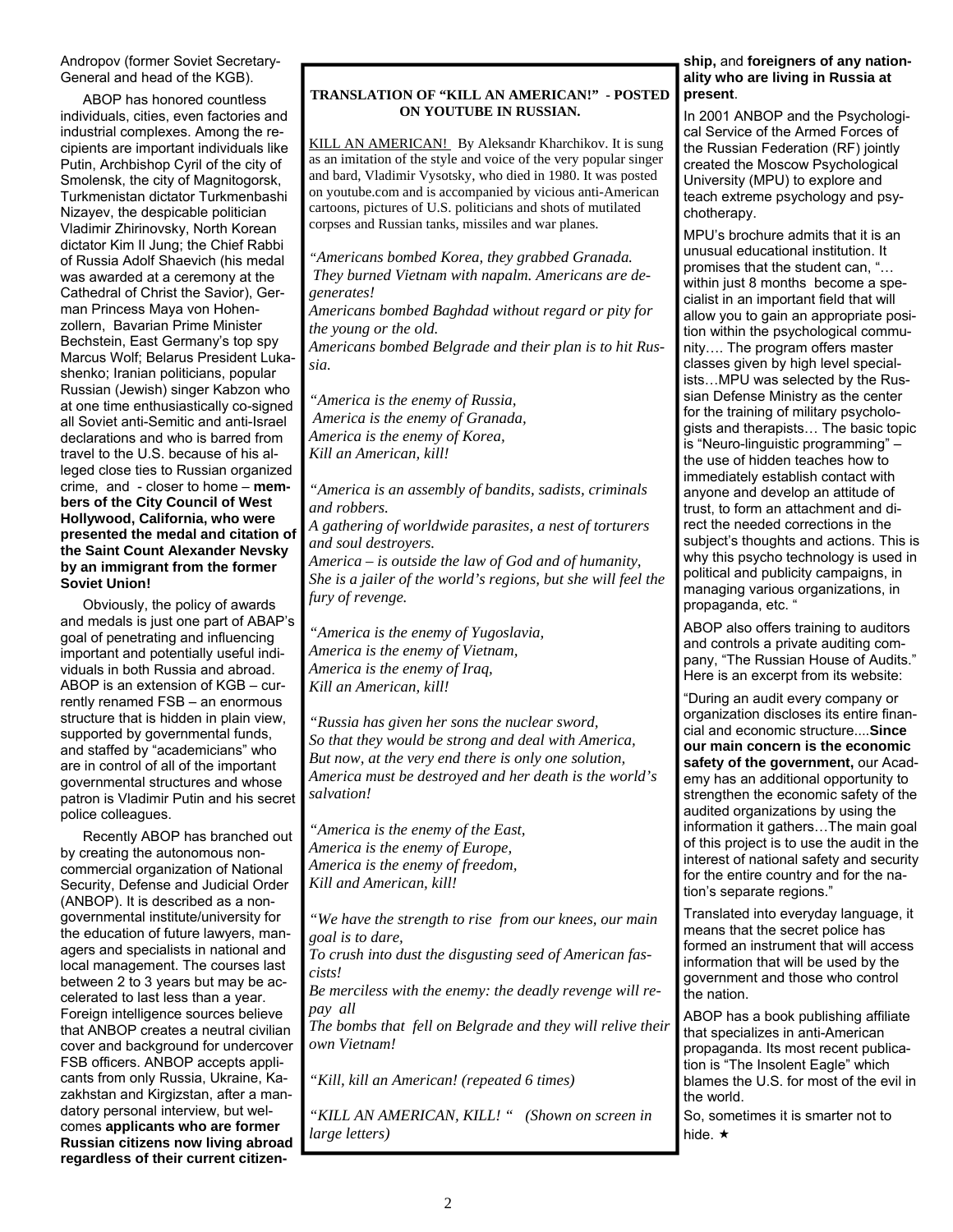## **TAXES—REAL AND IMAGINARY** From page 4

### (**Continued from page 4)**

remotely close to financing the trillion dollars of increased direct federal spending Obama is promising--including a new national health insurance entitlement that would be bigger than any of the massive entitlement programs we already have and already have trouble paying for. Indeed, if the tax rate increases cause a serious enough economic decline, they will lose revenue on net.

Obama's plans are the opposite of tax reform. Instead of closing loopholes and lowering rates, he is creating new loop-



#### holes and raising rates.

But there is a real tax agenda that would benefit middle-America.

**America has the second-highest corporate tax rate in the industrialized world, with a federal rate of 35 percent- rising to 40 percent on average with income taxes. The average corporate tax rate in the European Union countries is 24 percent. Even India and China have lower corporate tax rates. Ireland adopted a 12.5 percent corporate tax rate 20 years ago. Since then per capita income has soared from the secondlowest in the EU to the second-highest.**

John McCain is proposing to reduce our federal corporate tax rate to 25 percent. The top income tax rates borne by noncorporate small businesses and investors should be reduced to 25 percent as well. Obama is taking the opposite tack, calling for increases in the income tax rates that small businesses pay and additional tax increases for larger corporations (such as

the so-called windfall profits tax on oil companies that would only further hurt the American economy with higher energy costs).

With two-thirds of the American people now owning stocks, capital gains taxes are another middle America issue. Obama pro-

poses to increase the top capital gains tax rate by 33 percent, which will cause a decline in the value of stocks held by middle-income families. History has also proven, time and again, that rising capital gains tax rates cost the federal government money.

From 1968 to 1975, the capital gains tax rate was raised four times, and capital gains tax revenue fell by more than 50 percent. When capital gains tax rates were raised by 40 percent as part of the compromise in the 1986 tax reform act, revenues fell by 40 percent the next year, and by 1991 they had fallen by 63 percent.

**McCain is proposing to retain the current capital gains rate of 15 percent. But to maximize economic growth for working people and middle-income families, the capital gains tax rate should be zero. The capital gains tax is just another layer of taxation on capital income. It taxes the present discounted value of future income that will be taxed again--multiple times, in fact--when it is** 



**earned. That is not fairness or good economic sense. Many of our international competitors maintain a zero tax rate on capital gains--including 14 out of 30 OECD countries, China, Taiwan, Hong Kong, and Singapore. Eliminating the capital gains tax would cause the stocks held by two-thirds of the American people to soar in value.** 

The most important middle-income tax issue, however, is payroll taxes--the taxes withheld by your employer to pay for programs like Social Security and Medicare. The federal payroll tax is now the largest tax most workers pay. **With federal income taxes already abolished for the** 

**poor and lower middle-income workers, and almost abolished for middle-income workers, the next big tax cut for these working people would be the ability to utilize personal accounts for Social Security.**

Over time, personal accounts could

*The middle 20 percent of income earners pay 4.4 percent of federal income taxes. Thus the bottom 60 percent of income earners together, on net, pay less than 1 percent of all federal income taxes.* 

> expand to replace the entire payroll tax and finance the same benefits. Instead of paying a tax, working people would be saving and investing in their own personal family wealth engine. With fully expanded accounts, average families could expect to accumulate a million dollars or more, even while paying in about 25 percent less than the current 15.3 percent payroll tax. Such accounts are estimated to pay at least twice what Social Security currently promises and provide the only real hope of addressing the long-term funding problems of Medicare without harming retirees.

> This would be nothing less than a revolution in the personal prosperity of working people. McCain at least favors starting such personal accounts. But, as is so typical of

Barack Obama, he would just slam the door on a truly revolutionary change, and hark back to the stale ideas of the 1960s or even



the 1930s. Obama's tax policies would take America in exactly the opposite direction of the tax reform and threaten economic disaster in already difficult times.

*Newt Gingrich is the former speaker of the House and chairman of American Solutions for Winning the Future. Peter Ferrara is director of entitlement and budget policy for the Institute for Policy Innovation, and general counsel of the American Civil Rights Union.*